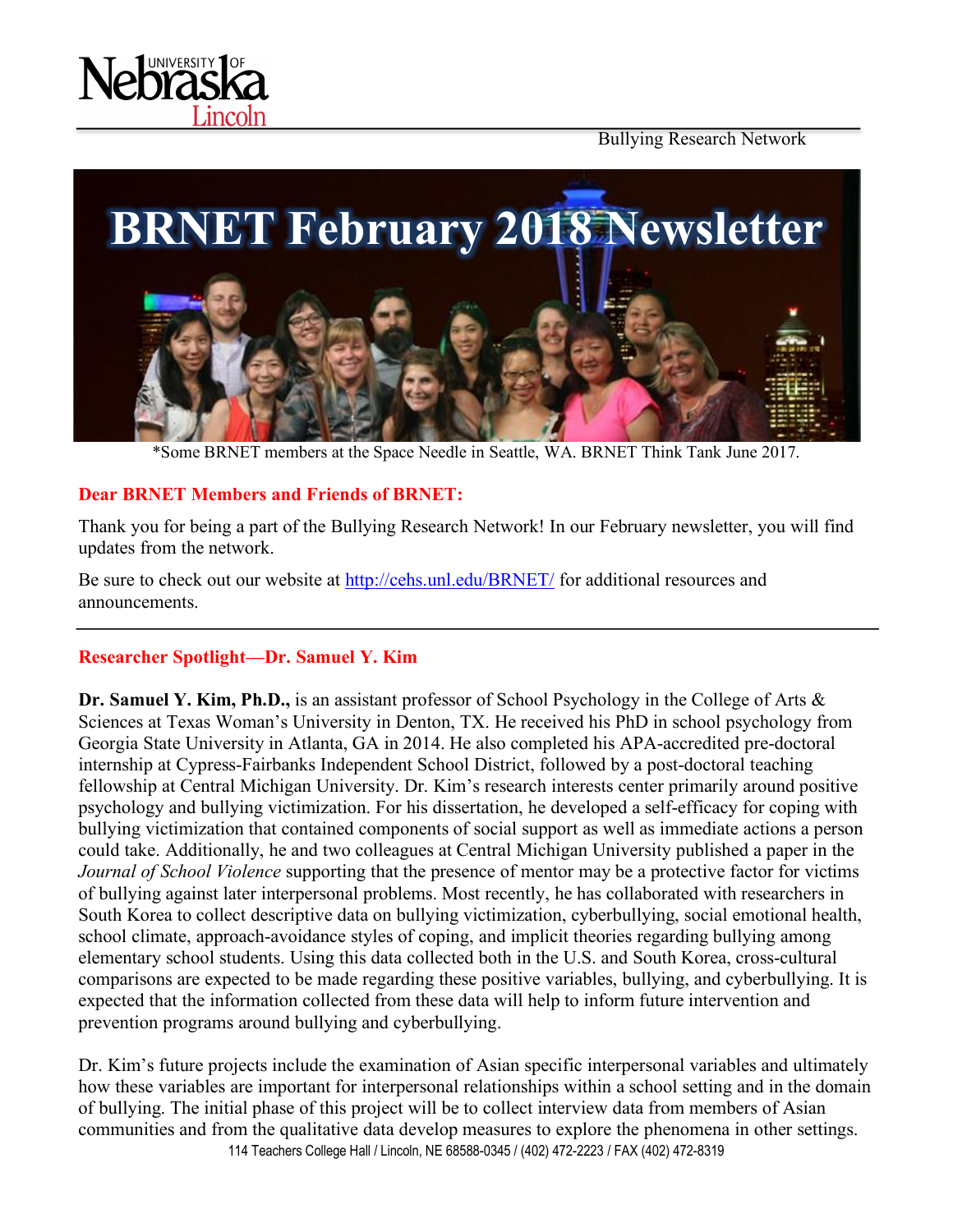Data collection on this project is expected to begin in early 2018. He is also currently collaborating with other researchers looking at academic self-efficacy as well as bullying and students in military families.

#### **BRNET New Members!**

BRNET has a current total of 202 members! Welcome to the BRNET, **Drs. Mubarak Rahamathulla**, **Scott Ross**, and **Ryan Broll**.

Please send recommendations for potential BRNET members (i.e., faculty, researchers, and clinicians who are conducting research on bullying or related topics) to Drs. Shelley Hymel, Susan Swearer, or to bullyresearchnet@gmail.com.

*If you have recently joined BRNET and have not yet provided your information, please send the following to bullyresearchnet@gmail.com.*

- 1) contact information that can be posted on the website;
- 2) a brief biography of you and your work;
- 3) a list of current/ongoing projects in this area;
- 4) an annotated bibliography of your work in this area (i.e., full reference plus a few sentences about the work), and;
- 5) relevant web-based links you would like to share.

#### **Friends of BRNET**

Friends of BRNET is a group of graduate students, administrators, parents, and individuals who are interested in learning more about the Bullying Research Network. Friends of BRNET receive our monthly e-newsletter. If you are interested in becoming a Friend of BRNET or want to refer someone to Friends of BRNET, please email Ana Damme, the BRNET Coordinator, at bullyresearchnet@gmail.com with the following information: name, title, address, and email address.

#### **BRNET Member Grant/Funding Announcements**

Receipt of funding facilitates the BRNET mission to conduct interdisciplinary research related to bullying and aggression, with particular attention being paid to the link between basic and applied research. Thus, the BRNET directors are excited to offer members a new opportunity to share grants (and other sources of funding) they have received for their research projects.

Funding varies across countries and is not limited to federal grants. If you are interested in sharing your grants or funding with other BRNET members, please send an abstract of the research funding along with the funding source to bullyresearchnet@gmail.com and we will post the information on our website.

### **BRNET MEMBER ANNOUNCEMENTS**

### **(1) New Job Opportunity—Bullying Prevention and Education Senior Implementation Consultant**

A new position is currently open at the Colorado Department of Education (CDE) for a Bullying Prevention and Education Senior Implementation Consultant. This position involves working as part of the School Bullying Prevention and Education Grant (BPEG) team at CDE to improve the implementation and evaluation of the Bullying Prevention in Positive Behavioral Interventions and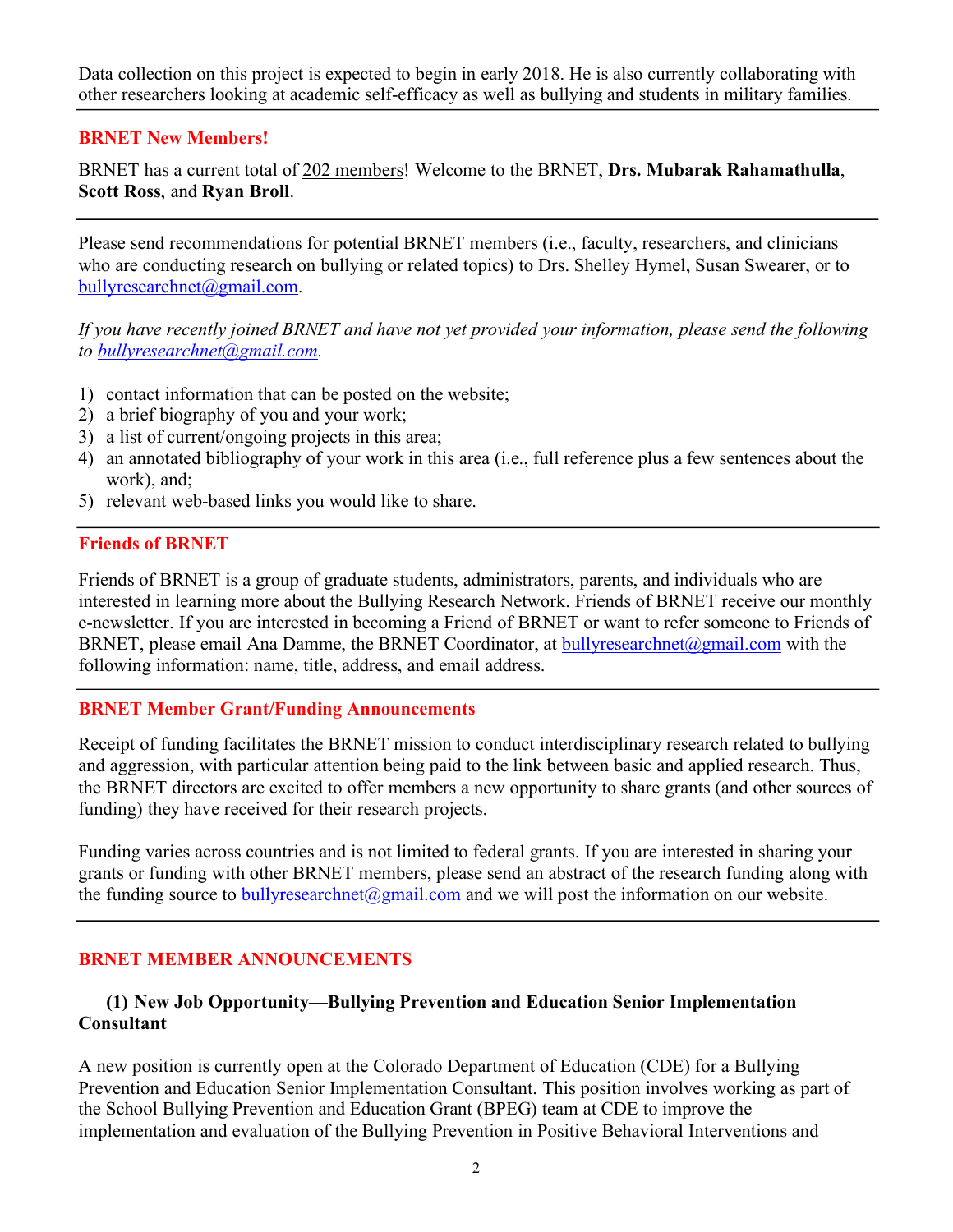Supports (BP-PBIS) program in grantee schools. For more information including minimum qualifications, major duties and responsibilities, and salary range, please view the job posting on CDE's website here: https://www.cde.state.co.us/cdemgmt/hr/jobs

# **(2) Open Positions for Senior Program Administrators**

The School Climate Transformation Project (SCTP) is currently seeking two Senior Program Administrators to provide training and consultation to schools in school climate assessment; school climate improvement planning, implementation, and progress monitoring; and the evaluation of school climate support. SCTP is a partnership between the New Jersey Department of Education and Rutgers University to promote school climate improvement in schools.

Both Senior Program Administrators will provide consultation, technical assistance, and training to New Jersey schools. One of the Senior Program Administrators will also support the implementation of an ongoing program evaluation. Each position requires a Master's degree or equivalent in education, psychology, social work, or related field; strong written and verbal communication skills; the ability to travel and work independently with schools across New Jersey; and knowledge of organizational change and school climate improvement. Position Posting Links: http://jobs.rutgers.edu/postings/58500 and http://jobs.rutgers.edu/postings/58501

# **(3) HRSA Unveils Bullying Prevention Resource**

A HRSA-led team of bullying and violence prevention experts has created *Assessing Bullying Prevention Capacity and Implementing Change*. This resource helps state health departments and others assess the current capacity to address bullying and determine any gaps and needs. It contains two main tools: the Bullying Prevention Capacity Assessment, and the Bullying Prevention Change Package of evidencebased and evidence-informed strategies. Schools, summer camp programs, and other venues where youth convene can also use this resource to find meaningful strategies to promote empathy, civility, and inclusion. Download it here: Assessing Bullying Prevention Capacity and Implementing Change.

# **(4) 50th International Conference on Behavioural Science**

Attached you will find a two-page brochure for the upcoming 50th Banff International Conference on Behavioural Science to be held at the Banff Centre in Banff, Alberta on March 18th – 21st, 2018. This year's topic is "Ideal Mental Health Services". The attached brochure describes the program for the conference, how to register, accommodation information and a link to our website for more information. Feel free to circulate the attached brochure to colleagues who you think might be interested. If you have any questions, please contact Dr. Ray DeV. Peters at ray. peters  $\omega$  queensu.ca.

## **(5) New Article by BRNET Members—The Toxicity of Bullying by Teachers and Other School Staff**

Drs. Datta, Cornell, and Huang recently published an article about the toxic effects of peer bullying by teachers and school staff. The study compared the prevalence and school adjustment of students bullied by teachers/staff, students bullied by peers, and students who were not bullied. To read about the study and findings, you can access the article here: http://www.naspjournals.org/doi/abs/10.17105/SPR-2017- 0001.V46-4?code=naps-site.

# **(6) ISPCAN Thinking Space Research Announcement**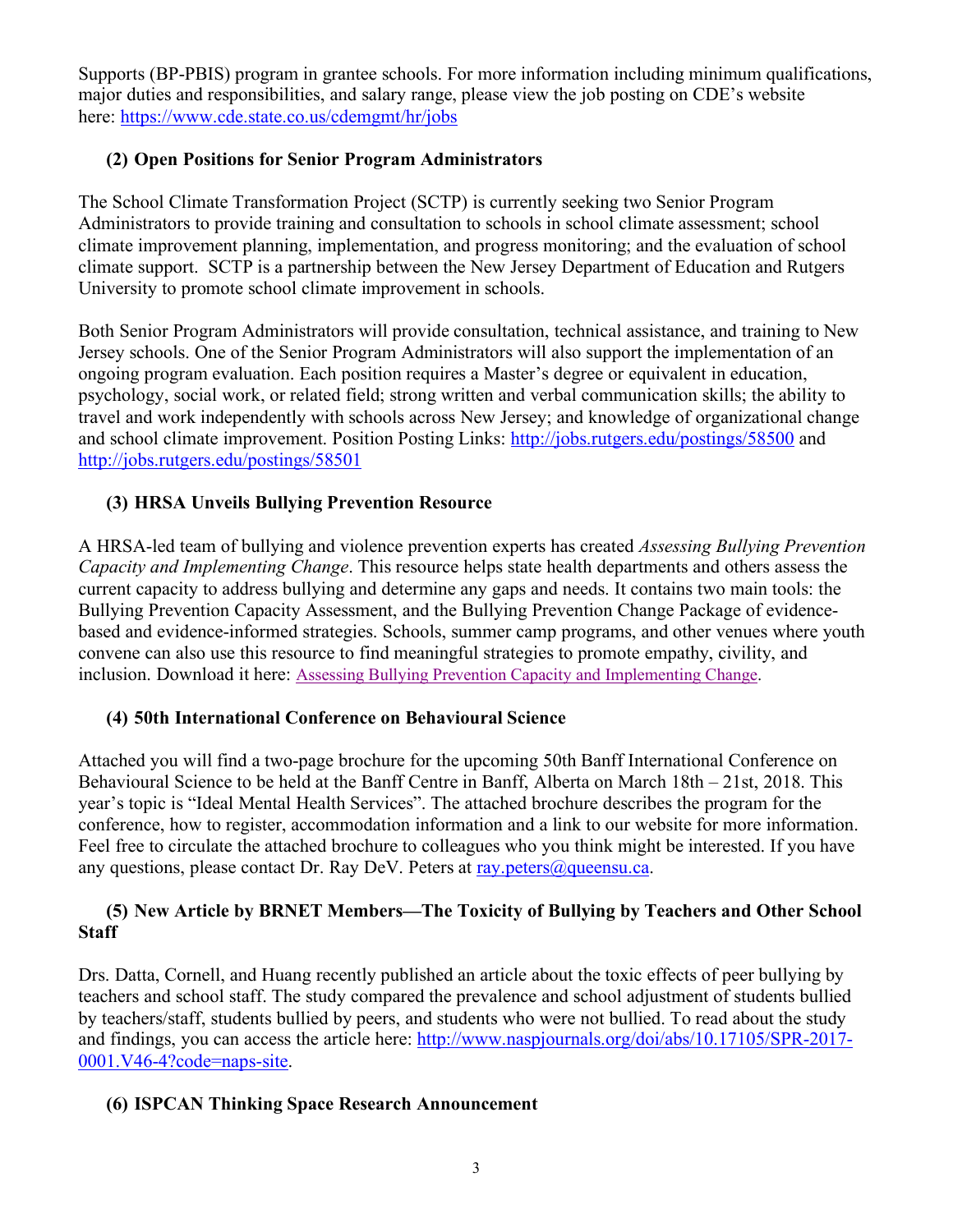Each year ISPCAN identifies a cutting-edge issue through its ISPCAN Thinking Space that impacts child maltreatment globally. This year, ISPCAN has identified violence again children in cyberspace as a key theme for the year 2017. ISPCAN would like to sincerely thank you for taking part in ISPCAN's annual survey and contributing to the Thinking Space. We invite you to share your valuable professional knowledge and experience with the world community of people whose mission is to help prevent child abuse. If you would like to learn more about our research or want to answer questions and provide information for your region, please contact Dr. Mubarak Rahamathulla via email: mubarak@flinders.edu.au.

## **(7) Can Schools Prevent Mass Shootings? Sandy Hook Parents Train Teachers to Help At-risk Students**

PBS NewsHour did a story about Sandy Hook Promise and its school-wide prevention program as well as its use of Dr. Dewey Cornell's threat assessment model. You can watch the video here: https://www.pbs.org/newshour/show/can-schools-prevent-mass-shootings-sandy-hook-parents-trainteachers-to-help-at-risk-students

# **(8) PREVNet's National Youth Advisory Committee Initiative to #SpreadKindness**

PREVNet's National Youth Advisory Committee has been working very hard for the past year to create **six integrated campaigns** that encourage youth, parents and caregivers to **#SpreadKindness**. The planned launch was on **November 15th at 4:30pm EST** in Ottawa at the live and virtual **Youth Town Hall**. In partnership with Facebook Canada, the town hall discussion will feature virtual and live components, allowing youth voices from across Canada to participate in this important conversation on what healthy relationships look like and how they can be supported. Additionally, PREVNet's National Youth Advisory Committee will officially launch their evidence-based, public education campaign, *#Spreadkindness***,** about the importance of healthy relationships. Youth will have the opportunity to provide feedback on the campaign and discuss ways that they too can be part of this initiative in their own communities. Instagram will also be sharing strategies for youth about digital engagement and how to build kind communities. See attached flyer for more information.

### **(9) So You Want to Study Bullying? Recommendations to Enhance the Validity, Transparency, and Compatibility of Bullying Research**

Dr. Anthony Volk, Dr. Rene Veenstra, and Dr. Dorothy Espelage recently had their manuscript accepted to the journal of *Aggression and Violent Behavior*. The paper aims to promote thoughts and insights about the critical issues and concepts facing those who seek to gain a better understanding of bullying. The researchers advocate that bullying researchers produce data that are more easily communicable to the broader community. **Congratulations!**

# **(10) Bullying in Australian Schools: The Perceptions of Victims and Other Students**

Dr. Ken Rigby is currently an Adjust Research Professor in the School of Education at the University of South Australia. He also conducts research through the Hawke Research Institute and he recently published *Bullying in Australian Schools: The Perceptions of Victims and Other Students* and he requested to share the article with fellow BRNET members.

https://link.springer.com/epdf/10.1007/s11218-017-9372-

3?author\_access\_token=QXg\_KcSd6fIbjIjPRJDE5ve4RwlQNchNByi7wbcMAY5KylYDl11sa4xcGhPO qoZ\_c-EY\_W2t7YY7zRuxTFWKo173gi8sGjdBv1Ve4EGKb45CEW\_vuISg-TugYRzADiiRHjCqStJAxE\_yJYPmrRlD1A